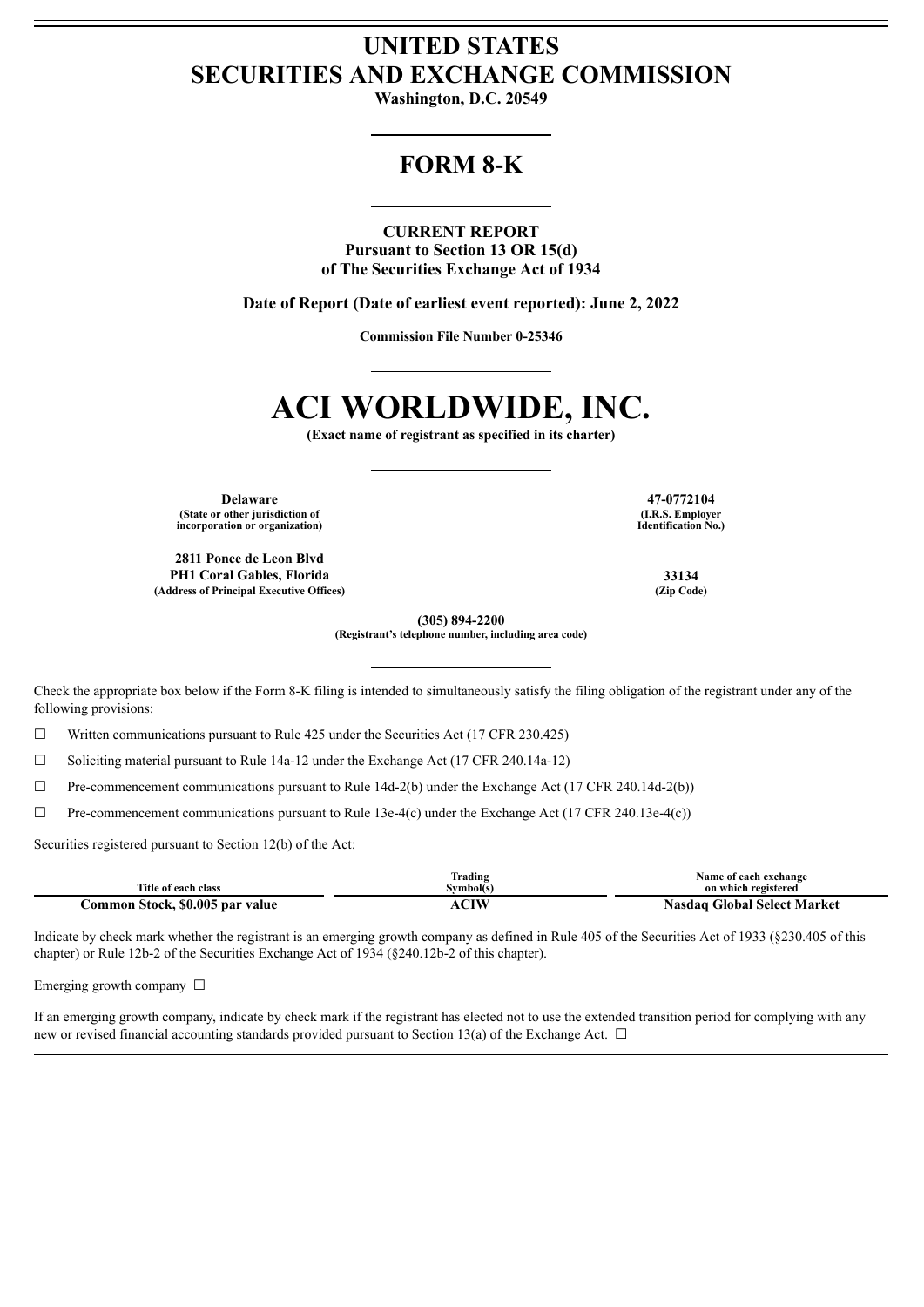#### Item 5.02. Departure of Directors or Certain Officers; Election of Directors; Appointment of Certain Officers; Compensatory **Arrangements of Certain Officers.**

Jeremy M. Wilmot will cease serving as Chief Product Officer of ACI Worldwide, Inc. (the "Company") on July 5, 2022, and then serve as Special Advisor to the Company's Chief Executive Officer (the "CEO").

During his service as Special Advisor to the CEO, Mr. Wilmot will (1) receive a salary of \$7,600 for 40 hours worked monthly, (2) receive an additional \$190 per hour worked in excess of 40 hours monthly, (3) remain eligible to receive an award under the Company's 2022 short-term incentive program, with a target award equal to 100% of his base salary actually earned for 2022, (4) continue to vest in his outstanding equity-based awards in accordance with their terms, and (5) remain eligible for benefits available to part-time employees. The CIC severance agreement to which Mr. Wilmot is a party will remain in effect unless and until that agreement is terminated in accordance with its terms.

Debbie Guerra, who heads the Company's Merchant segment, will serve as the Company's Chief Product Officer commencing July 5, 2022.

### **Item 9.01. Financial Statements and Exhibits.**

(d) Exhibits.

104 Cover Page Interactive Data File (embedded within the Inline XBRL document)